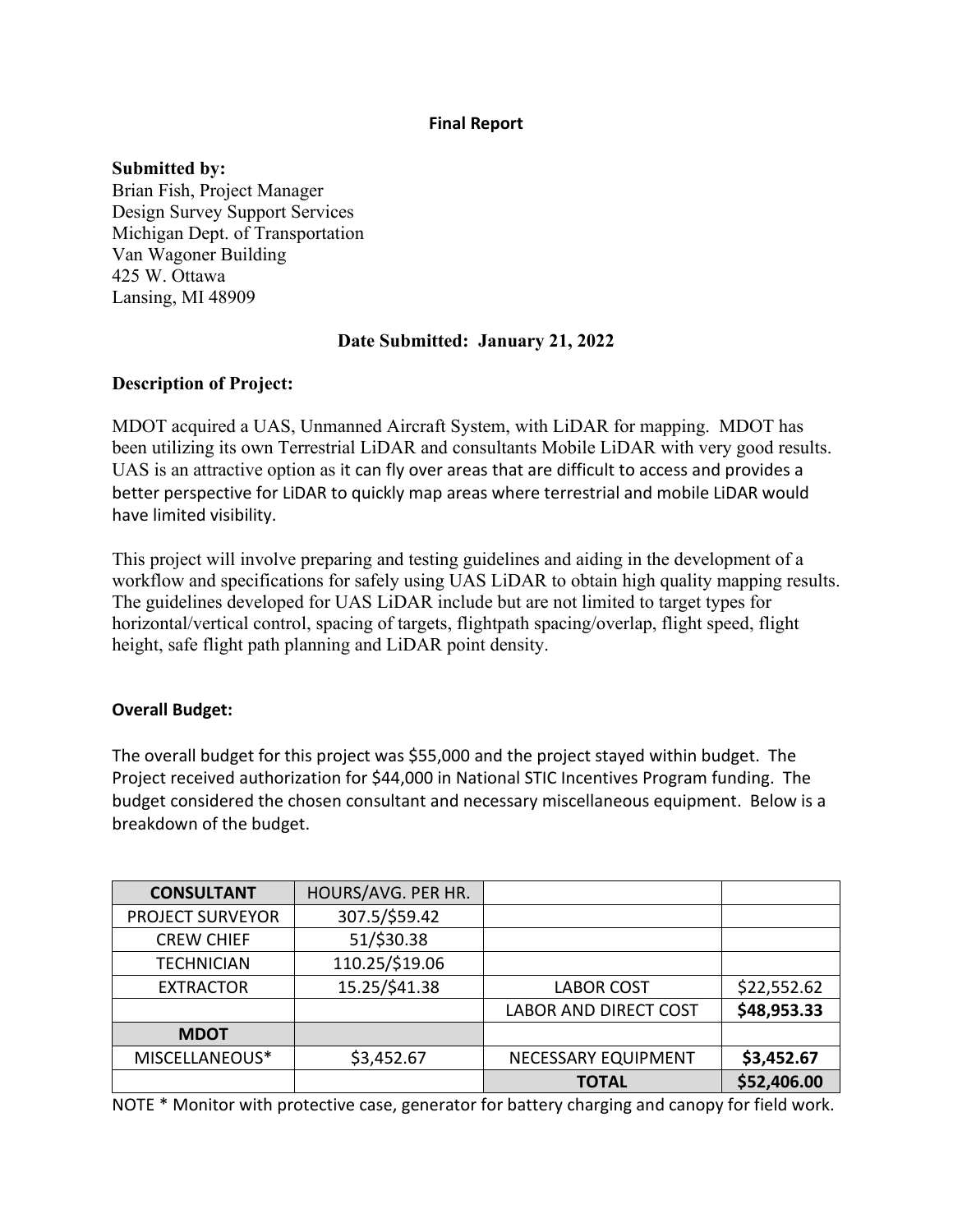#### **How the work specifically meets criteria:**

This project was developed to prepare standard operating procedures and technical guidance for the use of the MDOT's latest mapping tool, UAS LiDAR, Unmanned Aircraft System with LiDAR capability.

The consultant tested many scenarios to determine best practices that are detailed in their final report. The report provides specifications and workflows for flight and data collection to ensure a quality product efficiently by only setting the necessary amount of ground control points.

The report also details situations where the UAS LiDAR is not a good mapping option, for instance in areas of thick foliage. This will save time when planning.

# **Results of the Project:**

The result of the project was a final report developed by the consultant which detailed their findings and included procedures, workflow, and recommendations; briefly summarized below.

A test site was established at MDOTs Dewitt Rest Area, providing a good mix of topography including hard surface, grassy area, tall weeds, trees, and water. 56 control points were set around the site which was more dense than necessary but helpful to determine optimal control point densification. 500-foot spacing of control was determined enough to ensure the scan data didn't have "bubbling" errors. Bubbling is where the processed ground model separates from the actual ground model. This was observed using our check measurements taken with conventional survey equipment around the site.

Target types for control points were determined from a series of short flights using different colors, shapes, and sizes of targets for hard surface and grass areas. The targets need to be easily identified in the point scans from LiDAR. Eight-inch-wide reflective yellow chevrons were found to be the best target for hard surfaces and three-foot-wide targets with reflective yellow and black contrast were found best for grassy areas.

A flight speed of the drone at 3.5 meters/second worked well with a flight height of 150 feet. That speed and height provided an acceptable swath of coverage while provided adequate point density along the scan lines. Additionally, 150-foot height is above most obstructions on a typical site.

Keep in mind the speed and height will change as technology improves. These specifications were created using a DJI Matrice 600M UAS platform with Riegl miniVUX-2UAV for LiDAR Scanner with the Applanix APX-20 UAV IMU.